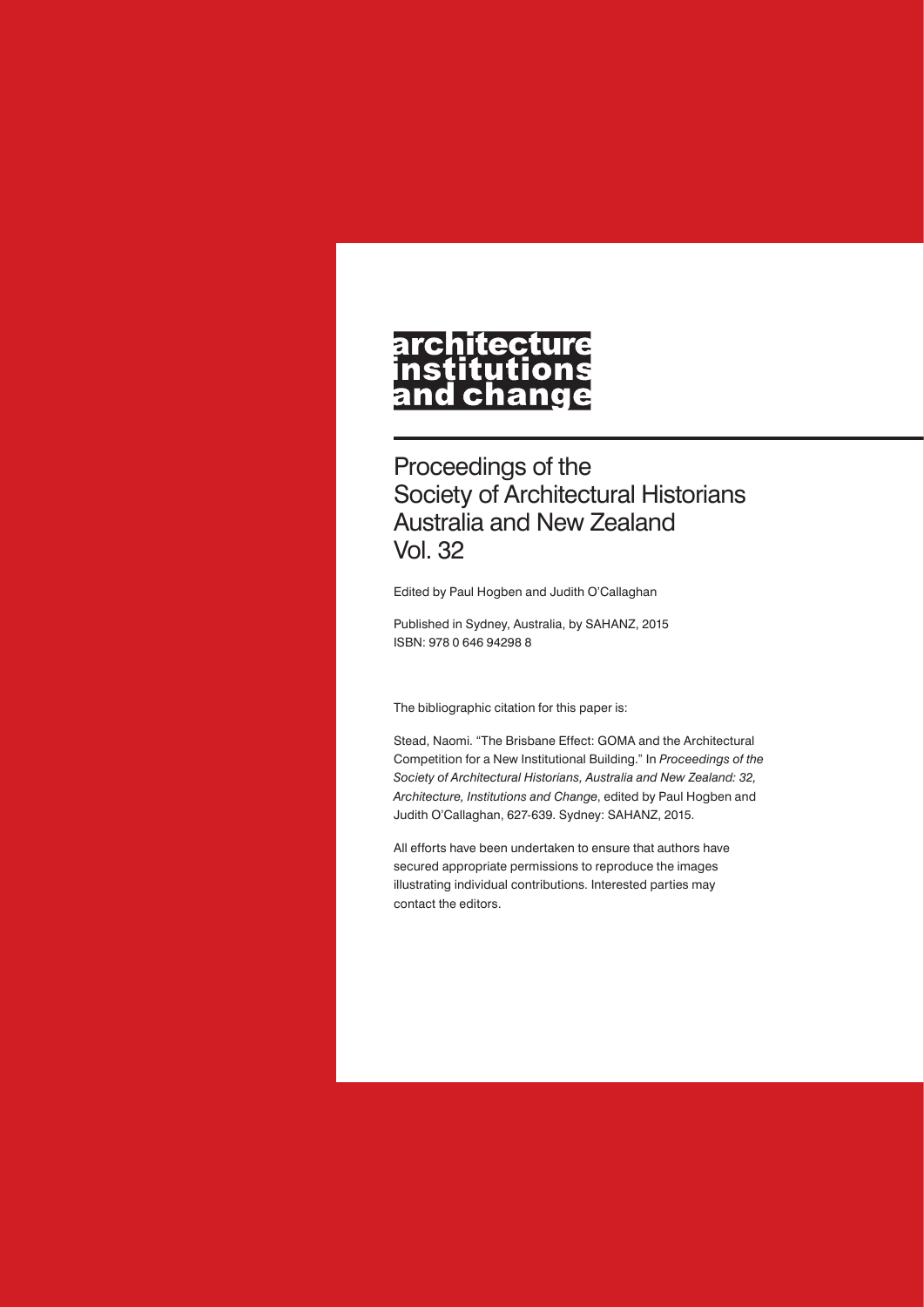# The Brisbane Effect: GOMA and the Architectural Competition for a New Institutional Building

*This paper will consider the use of architecture to build a particular institution, both literally and figuratively – Queensland's Gallery of Modern Art. Procured via a competition in 2002, the commission was eventually won by Architectus (design directorate Kerry Clare, Lindsay Clare and James Jones) with Davenport Campbell, and completed in 2006. Part of the museum collection as much as it provides space for exhibition, the resultant GOMA building both contains and manifests the identity of the institution. But more than that, the building is also frequently framed as part of an authentic local architectural tradition, as responsive to the characteristics of the sub-tropical climate,*  expressed through architectural gestures such as an expressive verandah roof. But in all *its apparent place-specificity, the GOMA building can be seen in a much longer historic continuum of attempts to make culture visible in a state defined by its lack, underscored by an economy based on 'crops and rocks'. The growing contemporary attachment of Queensland cultural institutions and architecture to notions of climate and place thus inverts earlier tensions between architecture, climate and culture in the nineteenth and early twentieth centuries. But the paper goes beyond old 'Brisbane versus Melbourne' debates through an examination not only of the completed GOMA building, but also the architectural competition, examining whether the competition itself predicated a museum building that would express place, manifest identity, and build the institution through architecture. GOMA offers a fascinating example of converging discourses of art and architecture, state policy, identity, and the role of 'place' in constituting the museum as institution.1*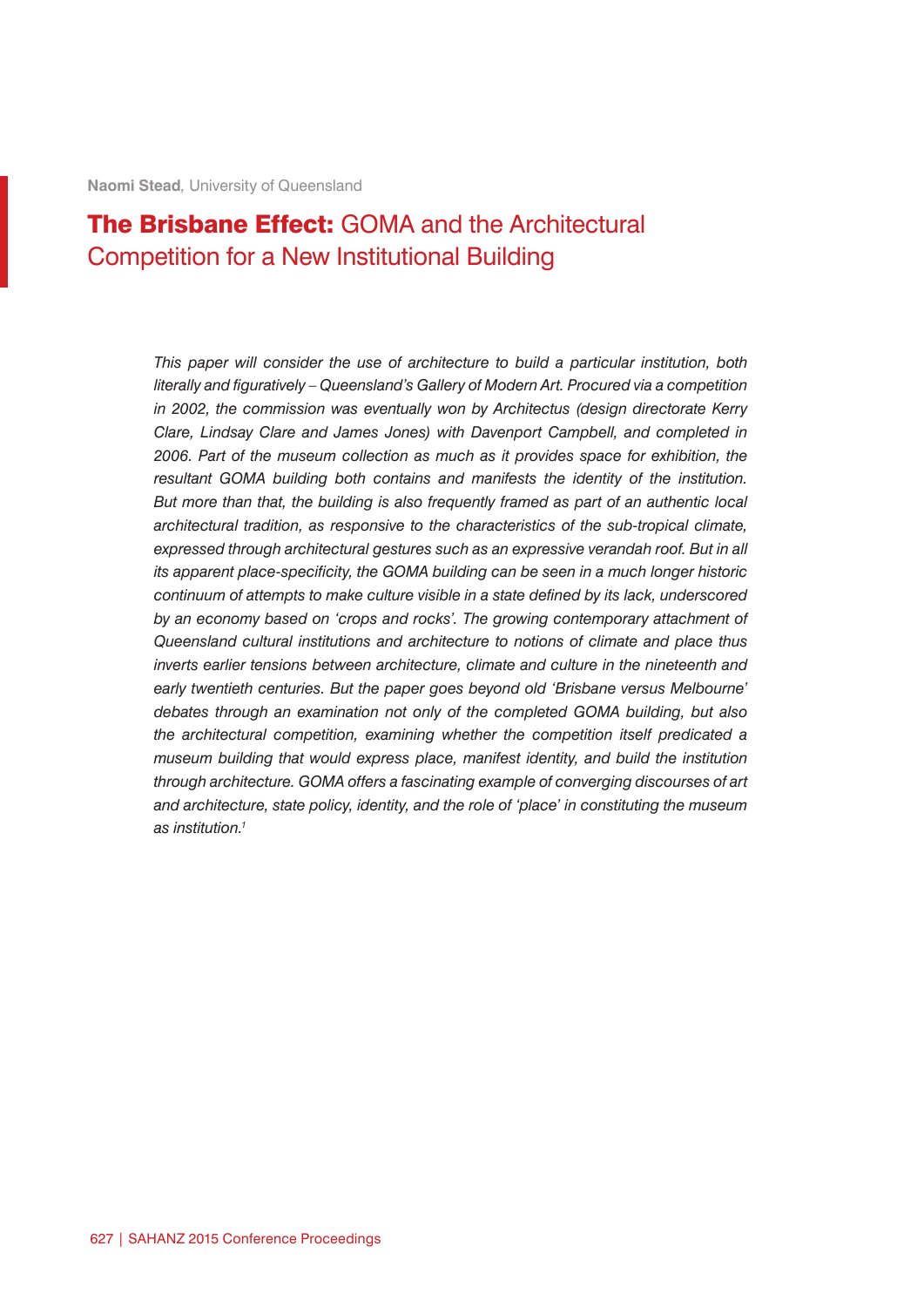

On the opening day of Queensland's new Gallery of Modern Art (GoMA), in December 2006, local commentator Des Houghton began his regular opinion column in the *Courier Mail* with the assertion that "[t]he thing I like best about Brisbane's new art gallery is its unrelenting Queenslandness. Gaze at it across the muddy river and it looks a bit like a Noosa beachhouse on steroids."<sup>2</sup> In an article peppered with references to an architectural "Queensland vocabulary," "Queensland vernacular" and "Queensland dialect," Houghton celebrated the building's transparency, its use of timber ("wooden screens are quintessentially Queensland"), and its opening to its own "backyard" in the riverside park beyond. "GoMA is itself a work of art," he writes, "as Queensland as an over-ripe mango and as laid back as a squatter's chair."3

While we might find Houghton's account to be almost caricatured in its jingoistic parochialism, the purported 'Queenslandness' of the building was also noted elsewhere. Stuart Glover and Stuart Cunningham described the design as "tropical and tricksy" in comparison with the "heavy modernism" of the neighbouring suite of cultural buildings by Robin Gibson.<sup>4</sup> It was widely described, in both popular and architectural media, as part of an authentic local architectural tradition, being responsive to the characteristics of the sub-tropical climate, and manifesting this through architectural gestures such as an expressive verandah roof, filigree screening, and outdoor terraces.

This paper will explore whether the place-specificity of the GoMA building was an article of rhetoric on the part of the architects themselves; an artefact of reception and media construction; or evidence of a more thoroughgoing state approach to cultural policy, as set out in the briefing and design philosophy in the architectural competition documents. If the former, then such accounts would fall into a longstanding stream of architectural ideology – that the uniqueness and value of Queensland architecture lies in its response to heat, landscape, climate, and place; a valorisation of practical approaches to limited means and materials most authentically expressed in the Queenslander house. If a matter of media construction, it would be part of a related, and equally well established strand of popular culture, celebrating the unique place identity of Queensland as a barefoot subtropical idyll: authentic, pragmatic and laid back, with particular local colour and customs. If a matter of state policy, however, then the implications are more far reaching. What might be the benefit for a state government, and its instruments in the culture industry, in building an art gallery institution that celebrates the place-specific, both local and regional, climatic and site-based?

In order to explore these questions, the paper will draw upon secondary literature, in the popular and architectural media reception of the GoMA project, as well as archival research into documents related to the gallery's procurement and competition process. The author was given access to the stage one, open competition entries that were not shortlisted, as well as access to the files of Gallery Director Doug Hall, who was the director of the Queensland Art Gallery from 1987 to 2007 and oversaw the development of the GoMA project. This included email exchanges discussing the relative merits of the five entrants to the second stage competition, and (unsigned) critical notes and scoring of entrants to the first stage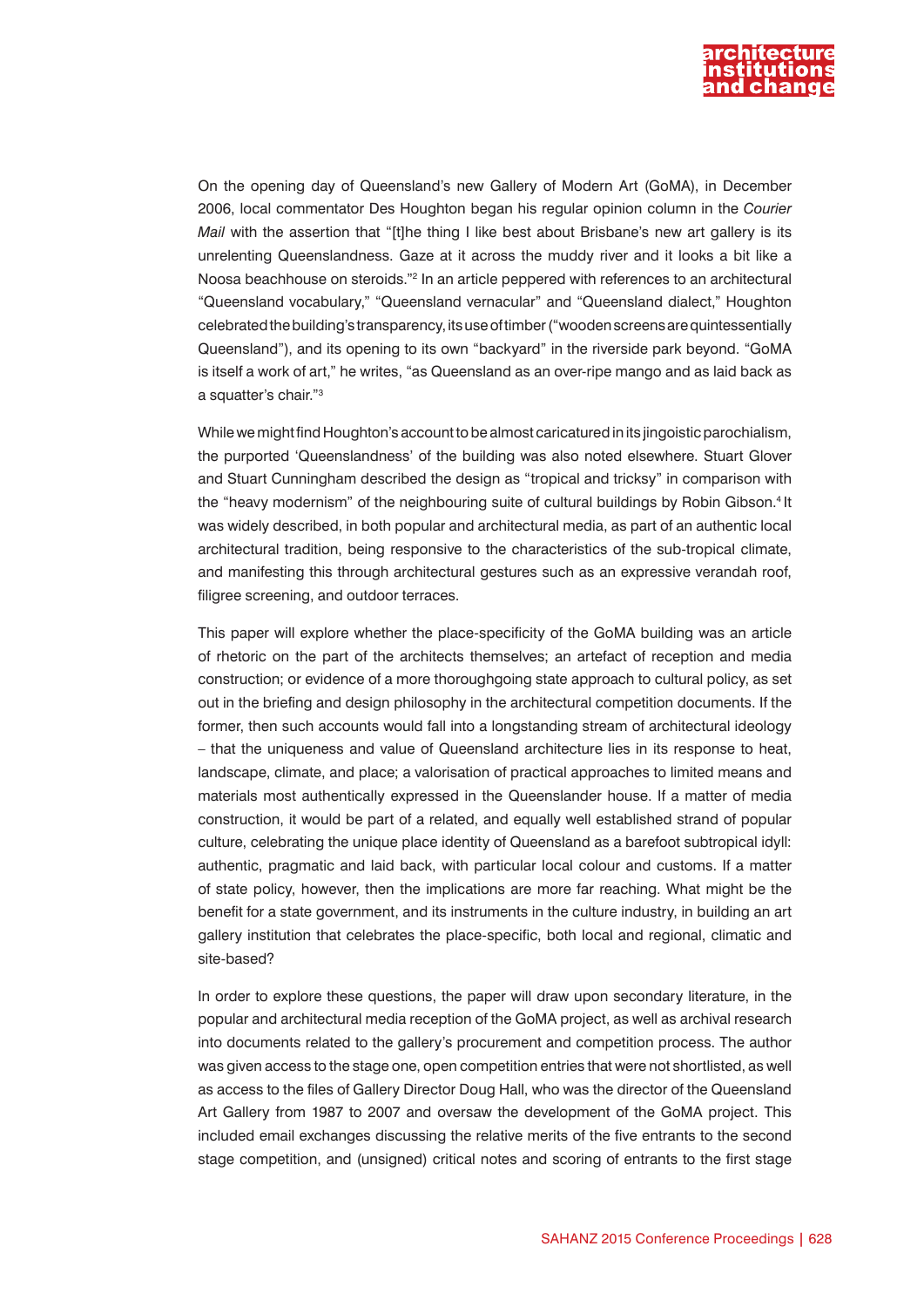competition – an extraordinarily rich archive, which will be only touched upon here, and made the subject of other, future discussions.

The archive also contained, disconcertingly, a memo in which John Macarthur and I were both named.<sup>5</sup> While this is no more than a piece of marginalia, it does open a considerable irony, so is worth mentioning here: the memo concerned a proposed informal 'Salon de Refuses' exhibition proposed, to exhibit the unsuccessful entries in the open competition.<sup>6</sup> The memo sets out the gallery's general discouragement of this idea. Eventually Macarthur's request to borrow and exhibit the entries was partly declined "to ensure the preservation of the only complete set of original archives." The irony of this is that, following the gallery's own later exhibition of the shortlisted and winning entries, these exhibits were all lost, and have never been seen again. The stage two competition entries of the five shortlisted firms, including the winning consortium, have not made their way back to the archive. Furthermore these firms' earlier, stage one 'architect selection competition' entries were also apparently not returned from the same exhibition. At the heart of the archive, at the centre of the historic account, is a yawning gap – which has necessitated an adjustment in the approach of this paper, drawing on secondary accounts beyond primary archival work.

#### **The GoMA project**

Completed in 2006, commissioned by the Queensland state government, and designed by Architectus (design directorate Kerry Clare, Lindsay Clare and James Jones) with Davenport Campbell, the GoMA building effectively doubled the size and the program of the pre-existing Queensland Art Gallery, which occupies a prominent site on the riverfront in the city's centre. Like many contemporary museums, the building is clearly part of the museum collection as much as it provides space for exhibition.<sup>7</sup>



**Fig. 1** Location map of Gallery of Modern Art in relation to nearby buildings on Brisbane's south bank. Photograph by Naomi Stead, 2013.

GoMA was to become the largest exhibition space for modern art in Australia, doubling the space available to show the gallery's collection of contemporary, indigenous and Asia-Pacific art.<sup>8</sup> This emphasis on both *contemporary* and Asian art, marked the orientation of the gallery away from a Eurocentric, 'old masters from the old world' model, and was central to the strategy of the new institution. This approach was manifest most directly in the gallery's flagship exhibition – the Asia Pacific Triennial, or APT. The idea of QAGOMA as a frame and portal, opening to the world of Asia-Pacific Art, is a key point to which I will return.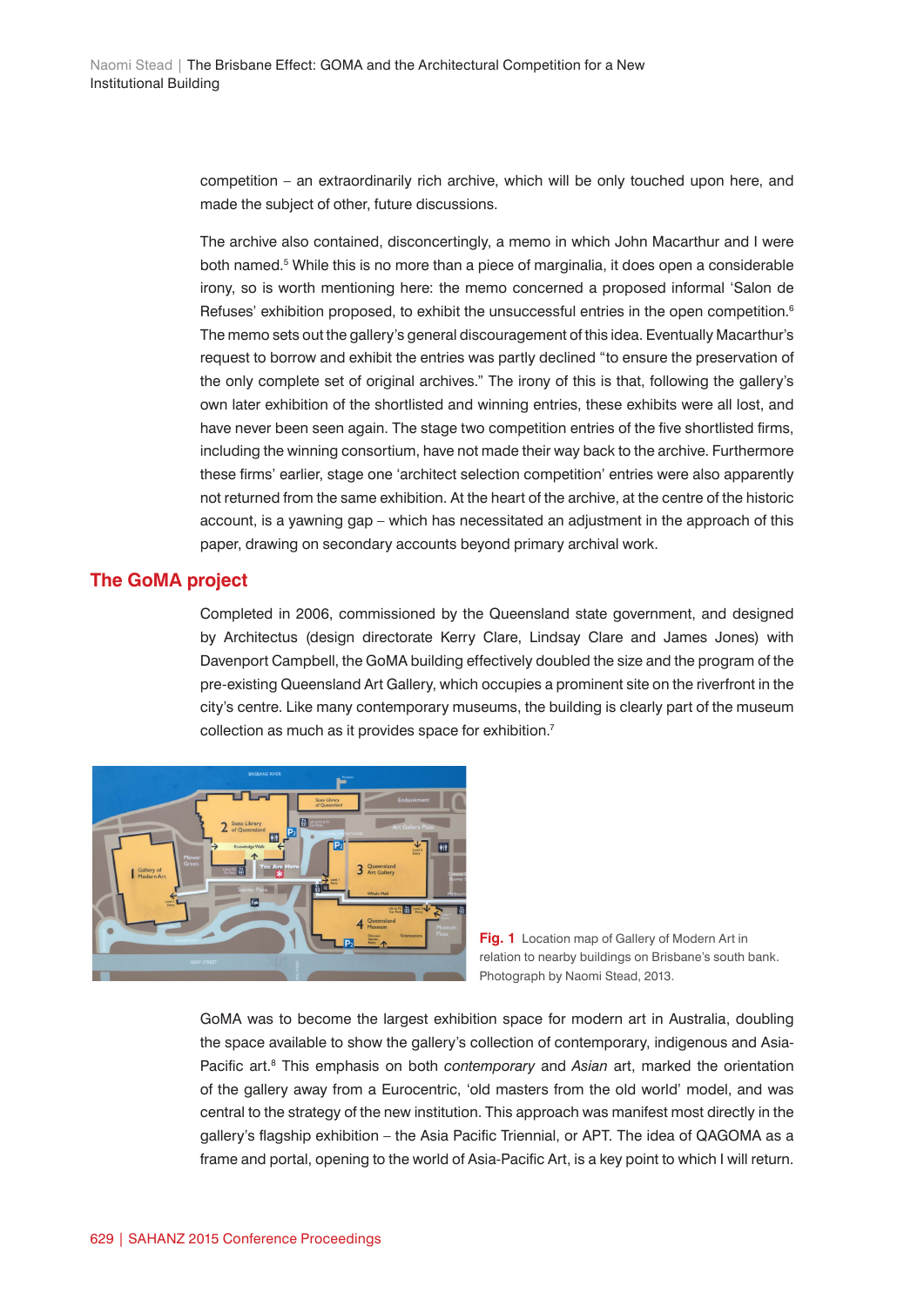

The GoMA building is large – covering more than 25,000 square metres, over five levels. In addition to its 'white box' galleries (which range between 10-20 spaces, according to circumstance), the public spaces of the building include two 'black box' cinemas with associated exhibition space, a dedicated children's art centre, a shop, a café, restaurant, education facilities, and a rooftop-level deck open to the river, used for functions. Staff offices are stacked against the Western edge, with views of the adjoining riverside park, and storage for the collection is on the very top level, just under the roof – a necessary expedient for a building beside a river which floods. The building was very inexpensive for its size, with a final total cost of around 107 million dollars.

Commissioned as part of the Millennium Arts Project, GoMA shares a director with its parent institution the Queensland Art Gallery, in a "two sites, one vision" arrangement. The success of GOMA has led to the pair being collectively rebranded with the acronym QAGOMA. The Millennium Arts Project was a five year program which aside from the new GoMA building, proposed a redeveloped State Library of Queensland, and linked the two buildings with a new plaza and gardens. In addition, it included alterations to the existing Queensland Art Gallery and Queensland Museum, the construction of new off-site storage for the museum, and a refurbishment for the Queensland Theatre Company. Architects Cox Rayner prepared the Strategic Planning Framework for the precinct, which had an initial total budget of \$228.8 million.9



**Fig. 2** Gallery of Modern Art, Brisbane. The facade facing the river. Architectus and Davenport Campbell in association. Completed 2005. Photograph by Naomi Stead, 2013.

The GoMA design was arrived at through a two-stage competition process, with the first being an 'architect selection competition'.10 It was advertised internationally, clearly with the aim to attract the "best in the world," as numerous politicians said at the time, and with an initial field of 174 entrants from 24 countries there was certainly a strong response.<sup>11</sup> For this reason, there was some murmuring in the architectural community when the final winners were announced: Architectus was a decidedly local winner, since the Clares were key proponents of the 'Sunshine Coast school' of architecture, and were most well known at the time for the design of houses. For an ostentatiously international competition, which attracted several international 'starchitect' entrants, this was something of a surprise pick.12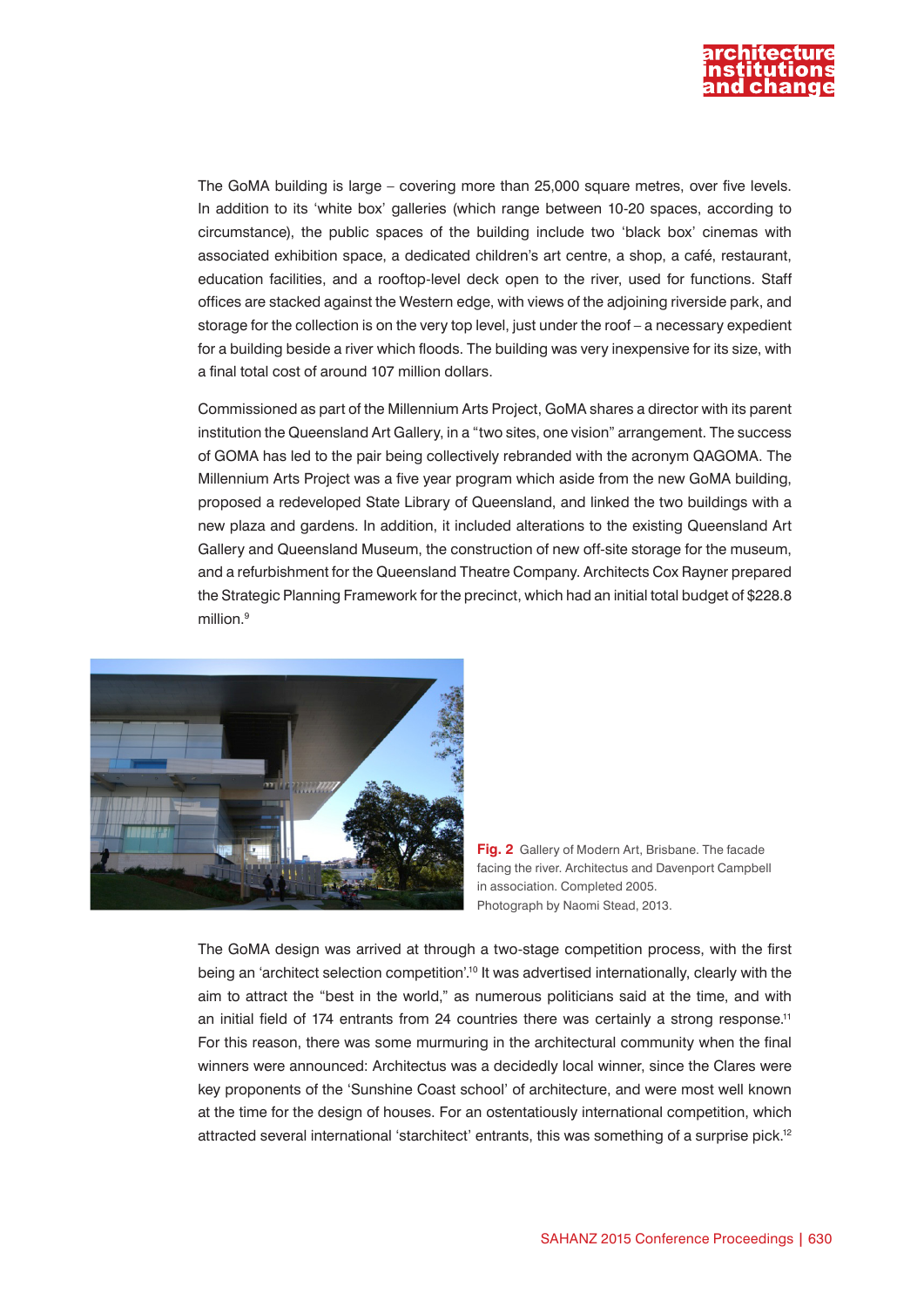Nevertheless, at the announcement of the eventual winners, Peter Beattie claimed that "the huge interest from architects around the world highlighted Queensland's growing stature as an international centre for the arts and culture."13

There has not yet, to this author's knowledge, been a sustained scholarly attempt to analyse and interpret the unsuccessful entries to the GoMA architectural competition. Partly this is a matter of practicality – there are so many of them, they are extremely heavy and stored stacked in a small set of plan drawers, there is little lay out space in the archive, and a member of Gallery staff must be present at all times. While it was the original intention of this paper to undertake a thoroughgoing analysis of the 169 unsuccessful entries, that project has had to be deferred. It is however possible to make a brief account, using the index of competition entrants, of the some of the high profile architectural firms that entered, and to note the geographic spread of the Australian entries – the gallery had previously released an analysis of the entries' international origins, but did not break this down by state.

Of the Australian entries, the majority were from Queensland (47 entrants) followed by Victoria (23 entrants). Significant figures in the architectural culture of both states were represented, with the local entrants including M3 Architects, Richard Kirk, John Mainwaring and Associates, Cox Rayner, Gall and Medek, Russell Hall, Elizabeth Watson Brown, Diecke Richards with Rex Addison, and several (then current) staff of the Schools of Architecture at UQ and QUT. Victorian entrants, in turn, included many of the most prominent figures in the Melbourne architecture scene – Edmond and Corrigan, ARM, Shane Murray Architects, DCM, Jackson Clements Burrows, Lab architecture studio, Kerstin Thompson, and John Wardle, amongst others. The third most represented state was New South Wales (22 entrants), with entries received from Choi Ropiha, Alex Popov Architects, Lippmann Associates, Stutchbury and Pape, and Tonkin Zulaikha Greer. In all, it is fair to say, the competition represented a snapshot of many of the most significant architects and practices working in Australia, as well as the distinct architectural cultures of the Eastern Seaboard states.

#### **Architectural rhetoric and intention**

The five shortlisted firms, which proceeded past the anonymous first stage to the second, invited competition, were Architectus with Davenport Campbell (the eventual winners); Benson and Forsyth with Peddle Thorp; Massimiliano Fuksas Archietto with Hassell; Durbach Block with Bligh Voller Nield; and Lab Architecture studio with B+N and Bligh Voller Nield. While Hall's correspondence makes it clear that the Fuksas scheme was, at one time, his own personal preference, in the end the decision was made that "the project was simply too risky, especially in terms of cost."<sup>14</sup>

The Clares' concept was for a "lightweight, open riverside pavilion" based on a cruciform plan. The orientation of the building is thus important – the architects had tilted their building off the shared axis of all the other buildings on South Bank, and turned its face to address the curve of the river. Designed to respond "through its form, materials and disposition to its location, climate, site and use," the architects described as "critical" the building's "response to the site, its natural topography, existing patterns of urban generation and the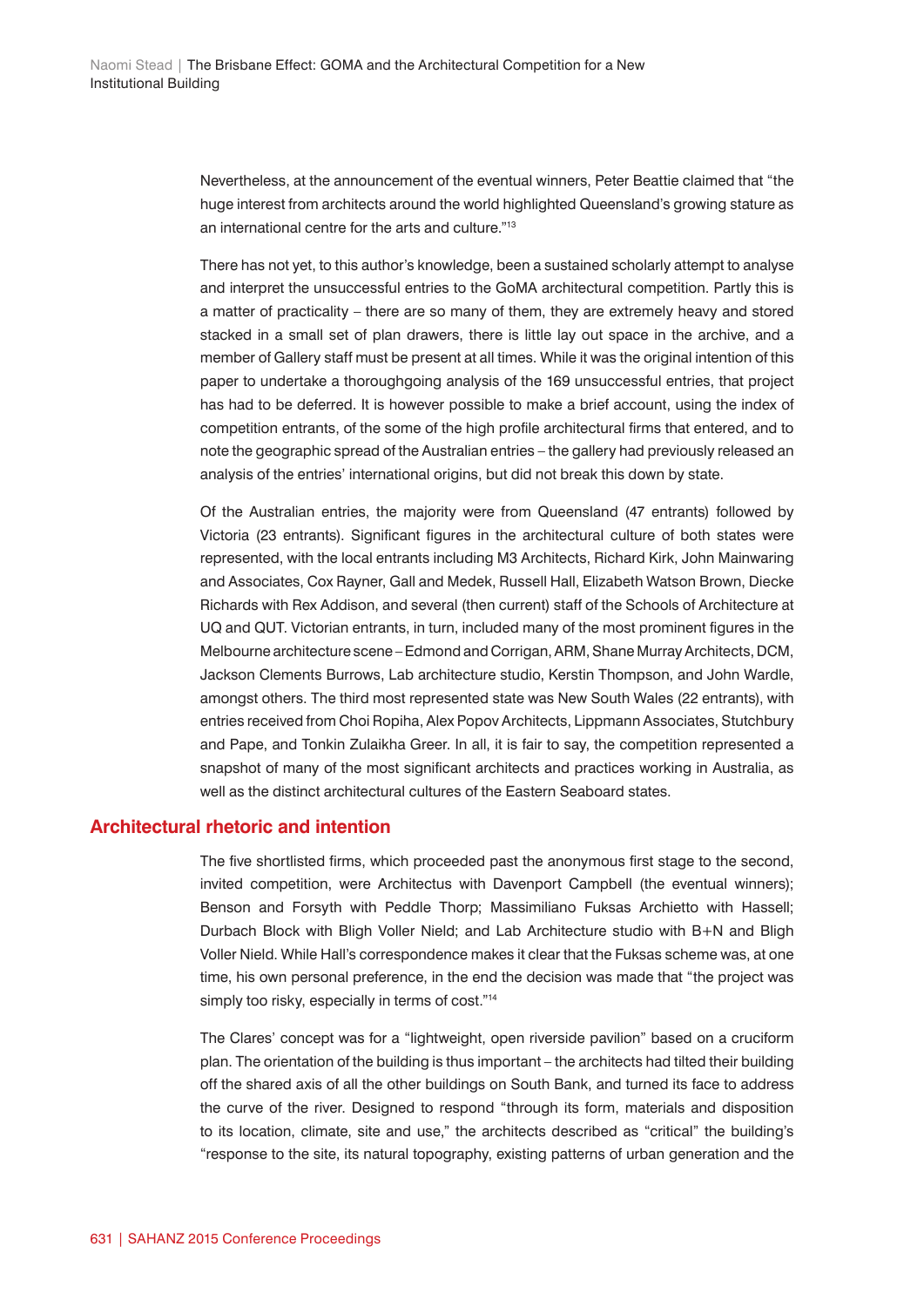

river".15 In this sense, the idea of the building's being 'open' is doubled: it was intended to be open both to environmental elements – notably natural light – and also to human movement, such that visitors could wander freely from the city, through the parks and gardens of the south bank, and amble without obstruction into the space of the gallery. Connecting the institution to the atmosphere and life of the city, the building would be a kind of permeable, ambient mediator. As Lindsay Clare said at the time of the building's opening, "It's a building connected to its place. The brief called for these big spaces and we wanted people to move freely into the building without being interrupted or challenged … When you get to the centre of the foyer, you can read the clarity of the building."16

In the architects' own account, a special place was given to the local quality of light, and to a particular roof form which would control and mediate that. Lindsay Clare noted that

We had to be aware of the light, how to introduce it into the building, to control it and balance it. Queensland light can be harsh and strong, so to reinforce the idea of the building connected to its place, we created lightness around the edges of the building with … a roof to economically bring light in and overhanging the edge of the building to form verandahs.<sup>17</sup>



**Fig. 3** Gallery of Modern Art, Brisbane. The Western façade, showing timber screening. Architectus and Davenport Campbell in association. Completed 2005. Photograph by John Macarthur, 2013, used with thanks.

#### **Reception in the popular and architectural press**

Perhaps following the architects' lead, the GoMA design was widely described in the popular press as having been inspired by the Queensland verandah.18 One commentator discussed the building's timber interior and exterior finishes as lending it the "shipshape feel" of an "arty beach house."19

Within the architectural media, commentators were a little more circumspect. Davina Jackson, writing in *Architecture Australia* found that the building "is elaborated externally by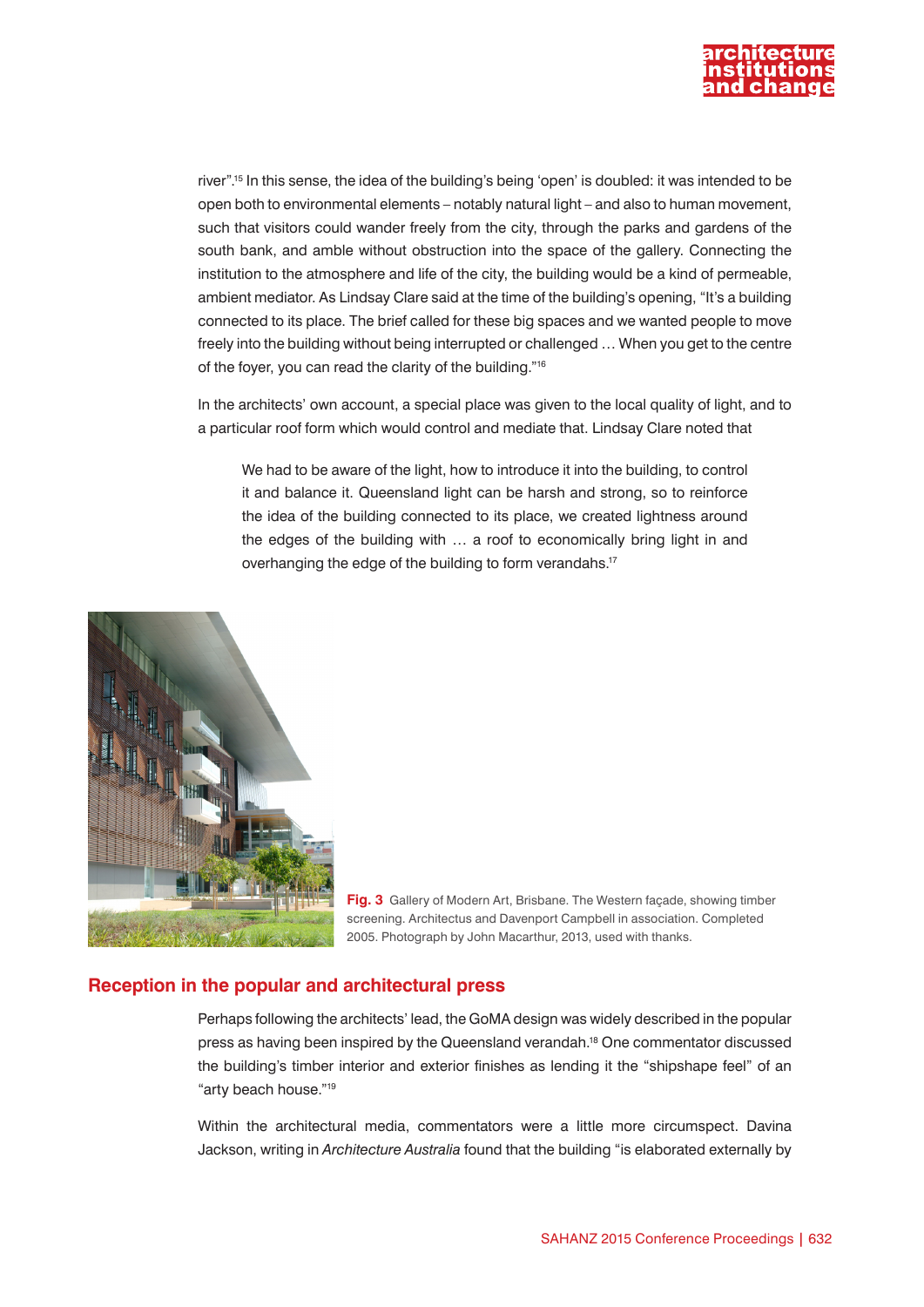a range of sun-responsive devices and materials – metal panels, timber slatting, projecting balconies, and a timber-decked dining terrace," and therefore that "GOMA strongly alludes, at a much larger scale, to the Clares' and many other Queensland houses".<sup>20</sup> Describing such buildings as being "characterised by light, open edges intended for occupancy", Jackson finds that the GoMA building, too, incorporates "many thoughtful devices that allow flexible interactions between the architecture and its atmospheric conditions".21 Ultimately Jackson finds the building to be a response to a typically-Queensland "preference for practical achievements," rather than "cranial pretensions." It is largely not, she argues, in the mode of a building as "artistic statement."

A similar sentiment was set out by Haig Beck and Jackie Cooper, writing in *UME*, for whom the very 'ordinariness' of the building was recast as a virtue, whereby "grandeur and hauteur are exchanged for ideas of accessibility and the ordinary; and at the same time these experiences are refined and made beautiful and extraordinary."<sup>22</sup> Of all the architectural commentators, Beck and Cooper were perhaps the most explicit supporters of the idea that the GoMA building was place-specific, a response to local traditions, conditions, and climate, raised to a metaphysical level of artistry.<sup>23</sup> Framing the building as an "architectural interpretation of what it is to be present in Brisbane, on the river, at the edge of the city, in the subtropical climate, in a contemporary public space," the authors describe it as a poetic transcendence of functional or budget constraints. Furthermore, they find that "[w]ith its large overhanging roof, open verandahs and timber batten screening, the building conveys a typical, familiar and regional expression of subtropical informality at a civic scale."<sup>24</sup>

#### **Beyond the rhetoric**

So as we have seen, accounts from both the popular and architectural media served to frame the building as a kind of scaled up vernacular house. But such accounts are in fact at odds with reality. The large flying roof does not slope downward to create a low shaded edge, in the way that every Queenslander verandah does. If anything, it is closer to a modernist flat roof, or the pavilion roofs of some South East Asian temple buildings, and in fact it is closest of all to a particular thread of contemporary buildings, including Jean Nouvel's Lucerne Cultural and Congress Centre, as some have observed.25 Likewise the edges of the building are not feathered into a gradient of habitation between fully enclosed and fully outdoor, as Queenslander houses tend to be, and as the rhetoric of the building would have us believe. The demands of a contemporary art gallery simply do not allow the unfettered flow of light and air. It is true that this is an art museum with unusually high levels of natural light in its public spaces, and some of the non-gallery spaces – for instance the functions deck and cafes – are truly open to the outside, and connect to their surroundings and environment. But the architects' original intention that the glass cladding which encases much of the museum would provide a space for digital interactive artworks has not often been realised – leaving what is usually a blank, opaque glass wall on the southern facade, facing the main approach. Likewise the first-floor outdoor walkway running the length of this wall is rarely used.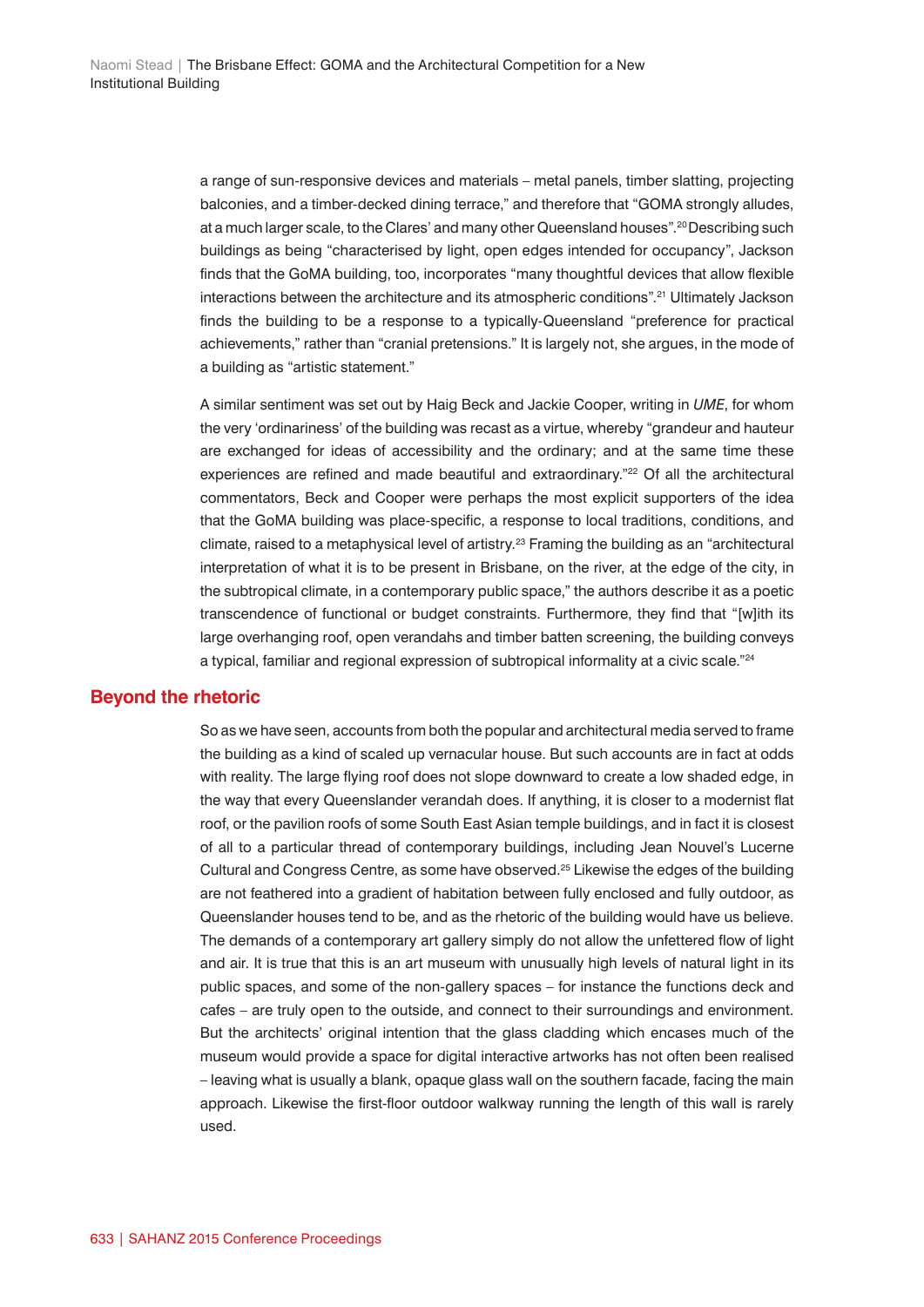

This disjunction between rhetoric and reality has been observed by others. Andrew Leach for example, writing in *Architecture New Zealand,* described the use of timber batten screening as "decorative," and found that the building, while alluding to traditional Queensland houses, "refuses to adapt the precedent" to a civic scale, and hence ends as "neither properly domestic nor monumental."26 He found that

The building regularly out-scales both art and visitors with the giganticist tendencies of its larger interior spaces, while the 'homely' devices that the architects have used … are at best rhetorical, even when the building can transcend its domestic precedent.<sup>27</sup>

Taken altogether GoMA is actually quite generic in its materiality and its spaces: it is a large, sealed, secure, air-conditioned box, with something of the feel of a contemporary highend shopping centre. The idea that this is some kind of light, permeable, timber vernacular building, something like a scaled-up house, is simply not true, as even the most cursory inspection reveals.

Nevertheless, while we can see that the arguments for GoMA as a mode of vernacular architecture are flimsy, they build on a much older narrative, which frames the 'regional' architecture of Queensland as place-specific, climate-responsive, and especially as attuned to heat.<sup>28</sup> Brisbane is viewed as a place of warm, humid sensuality, with an architecture to match, while the cooler south – Melbourne, for example – is viewed as a city of objective, dry intellect with a corresponding (capital C) Culture of architecture. The rhetoric surrounding GoMA both grows from and reinforces this larger myth.

But for our purposes here, the question is whether this narrative, and its particular architectural expressions, was actually foreshadowed in the briefing and competition documents: whether it was an intention, or solely an incidental outcome, of the competition.

#### **Architectural approach and institutional objectives**

In order to understand the Gallery's own intentions and hopes for the new building, it is worth examining how these were set out explicitly in the competition documents for the stage two architectural competition. Here the gallery's aims for the design of the new building are quite explicit:

The gallery seeks a building design which will respect our audiences, enhance works of art, affirm the Gallery's identity and role in the life of the community, the City and the State, celebrate the best art and interpret and chart new directions in art and its place in society.29

The competition documents are lengthy – six volumes including the competition conditions, design brief, terms of reference for consultancy services, drawings of the existing buildings, site data, and strategic planning framework. The second volume, the functional brief, calls for a building that will "stand as an architectural and civic landmark set against Brisbane's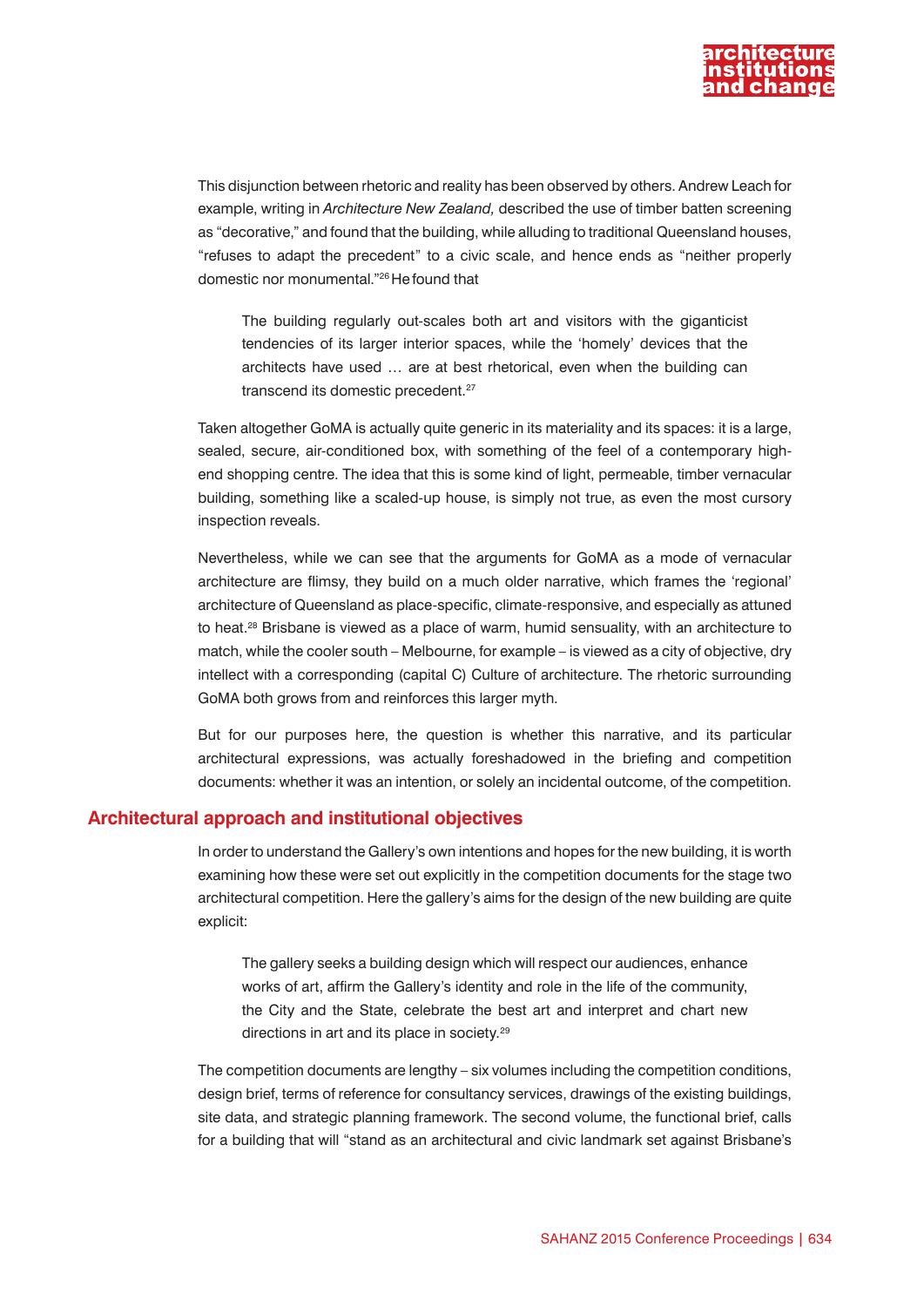skyline and commanding the river-bend at Kurilpa Point."<sup>30</sup> Elsewhere there is mild, though perhaps not entirely conclusive, evidence of a leaning towards a sub-tropical architectural approach, and the semi-open integration of buildings and public open space. In the executive summary, for instance, the list of essential factors includes consideration of "the need for a high quality, open-air environment," as well as "access to and the use of the surrounding parklands and the Brisbane River." Likewise "the interrelationship between the open spaces, the buildings and structures," is matched by an attention to "solar orientation and other climatic considerations."31 In addition, specific reference to views, the geological condition of the site, noise, and the possibility of flooding, might all be described as externally-oriented environmental or site conditions, rather than social or cultural ones. In contrast, the "historical and heritage context of the site" is mentioned only once, as is the regulatory or governance framework of "planning authorities and regulations."

Later in the brief document the value is reinforced more powerfully – Appendix 1, which sets out the 'vision for the Queensland Gallery of Modern Art' within the Millennium Arts precinct as a whole, states that it should be "a clearly identifiable stand-alone building of architectural excellence on a unique site."32 Elsewhere this extends into the revealing, if slightly convoluted, idea that

Cultural institutions and particularly museums or galleries for modern and contemporary art embody links between the creativity and spirit of people and places with the exchanges and fascinations of an increasingly ubiquitous world view of international competitiveness and cultural globalisation. These are the places for participation on the wider stage in performances of the uniqueness of our own special contributions.<sup>33</sup>

The brief also sets out a long list of architectural 'references' or precedents.34 The purpose in naming these, it notes, is not to suggest that the competition schemes should seek "either to mirror or imitate these examples," but rather that they stand as "noteworthy comparisons."<sup>35</sup> The list is revealing for its categories – first, 40 exemplary "projects which have attracted significant architectural commentary," which includes almost every major international art museum of the previous 20 years, and goes as far back as Kahn's Kimbell Art Museum in Fort Worth, of 1972.<sup>36</sup> Next, a shorter set of projects "noteworthy in terms of their functionality and programming" is listed, the eleven including Steven Holl's Kiasma museum, Helsinki, of 1998, and Herzog and de Meuron's Tate Modern, London, of 2000.37 Following this are three more categories: projects noteworthy in terms of "addressing the integration and presentation of screen arts and the culture of the moving image and new technology practices;" "being part of a cultural precinct;" and "being part of a twin, or multiple, site Gallery operation."

Of these groupings, we might categorise the last two as being concerned with masterplanning, and the previous one as being concerned with integrating new technologies and thus media of new art work. The projects exemplary for their functionality and programming have a self explanatory value, while we can take the major category, of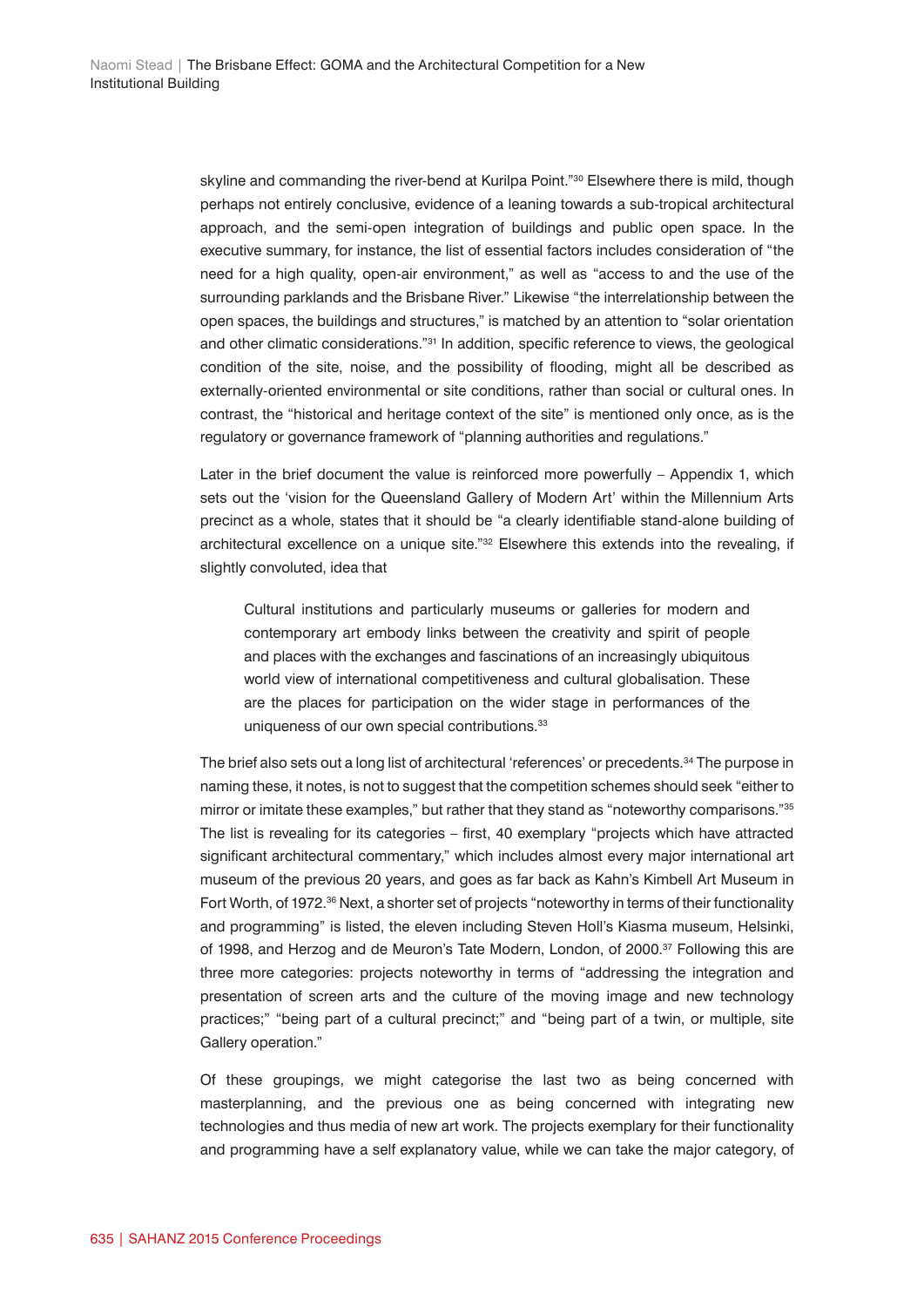

projects which have attracted architectural commentary, as having the imprimatur of the architectural community, thus constituting the canon of contemporary museum buildings – the kind of critically acclaimed building the gallery would like for itself. One of the buildings mentioned in this list is Frank Gehry's Guggenheim Museum, Bilbao, completed in 1997.

## **The 'Brisbane Effect'**

At the time of the formal public announcement that there would be a new gallery of modern art in Brisbane, the Guggenheim Museum in Bilbao was the precedent on everyone's mind, given that it had opened only three years previously. When then-premier of Queensland, Peter Beattie, announced funding for the GoMA project in May of the year 2000, he was explicit: "I want it to be an icon. I want the gallery to be the best that we can have. I am tired of the fact that people look for cultural interests in other parts of Australia. We want to build the best and that's what we will do."38 Local commentators in the popular press agreed, hoping "that the new building will be Brisbane's answer to the Sydney Opera House or the Guggenheim."39



**Fig. 4** Guggenheim Museum, Bilbao, Spain, Frank Gehry and Associates. Completed 1997. Photograph by Naomi Stead, 2000.

Brisbane was no different from many other cities throughout the world in its wish to cash in on the 'Bilbao effect' benefits of 'iconic' architecture, and these ideas played out in the local popular media. A few days after funding for the GoMA project was announced, a representative of the Convention Centre described the gallery as Brisbane's "best chance": "Sydney has the Opera House, Melbourne has its cosmopolitan culture, we have the lifestyle and our South Bank precinct which we could develop into something sensational."40

This rhetoric, of the museum as an icon attracting visitors and residents from other places, was congruent with the rhetoric of the government itself. In announcing funding for the project back in 2000, then-Queensland Arts minister Matt Foley explicitly underlined the link between art, flagship buildings, and cultural tourism, stating that "Queensland's profile as a leader and cultural tourism destination will now be enhanced through a world-class gallery rivalling the landmark galleries of Europe and America."<sup>41</sup> Likewise the Gallery itself, in explaining the trustees' decision to use 'Modern art' in the institution's title, argued that "museums of modern art are common in major international cities, contributing to urban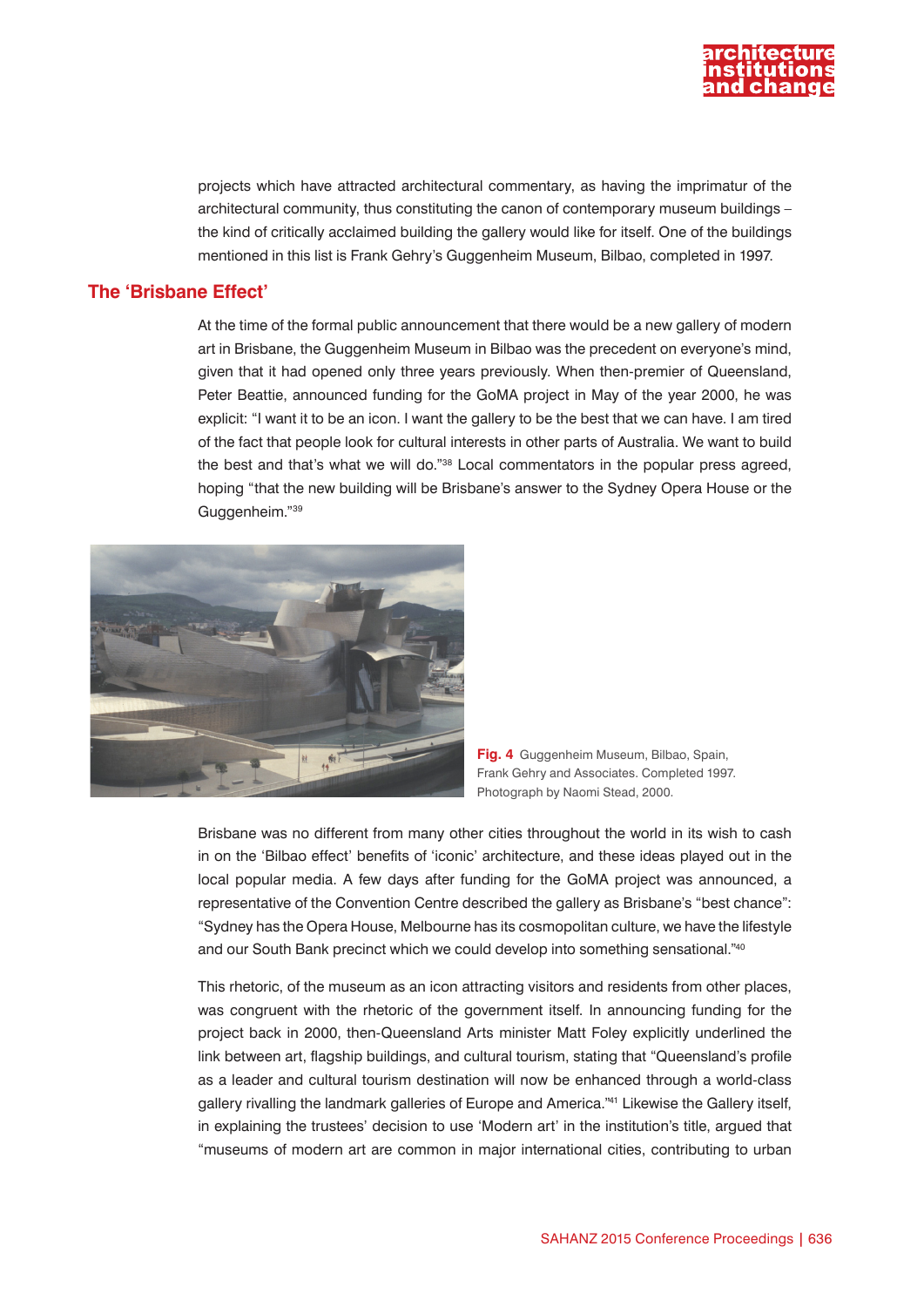identity and encouraging cultural tourism."42 Furthermore the Gallery's own 'two site strategy' had the explicit aim to, amongst other things, "promote and market the Gallery as a major tourist attraction," and to "attract new audiences."<sup>43</sup>

But of course, GoMA is no Guggenheim, and here we begin to see a curious convergence of a tendency towards local traditions and place specificity, and an anti-spectacle approach to museum architecture – a combination that we might call the 'Brisbane effect'. In the competition archive, the recommendation is made that "the Jury Panel will be seeking a balance between vision, ideas, aesthetics and functional detail."44 But perhaps more revealingly, the (unnamed) author/s also caution that "it is important to distinguish between overt public spectacle which so often attends of [sic] competitions as barometers of architectural taste and the more fundamental issue of ensuring the compatibility of the design with the museological objectives of the Client."45 Here we see the pursuit of a local museum architecture, beyond the starchitect model.

Wayne Goss, who had been involved in the genesis of the project, later confessed that "I've got to be honest, I had my doubts when [the expert competition advisory panel] chose the [winning] design. It looked a bit ordinary," he said.<sup>46</sup> Goss would later accept that within the allotted budget, "we weren't going to get the Guggenheim," and profess great enthusiasm for the completed building. Thus it is the *contrast* between GoMA and the Guggenheim that becomes instructive here. While the Guggenheim is a glimmering, alien formalist object dropped as though from space, GoMA (at least nominally) is framed as having grown from its site, as a genuinely regionalist building which responds to local architectural traditions and the local climate.

## **Conclusion**

At the time of its opening, one commentator described the building as seeking to "'look like it belonged', as a subtropical design for a river city with its face turned towards Asia."<sup>47</sup> Here we see that it is in fact the curatorial strategy that leads the architecture. The inaugural exhibition in the new GoMA building was APT5, the fifth in the Asia Pacific Triennial series, and the wildly successful APT has become the jewel in the gallery's crown – its point of distinction in the international museum world. The APT strongly features indigenous art, as well as work drawn from our Asia-Pacific neighbours – and this local curatorial orientation is very much supported by the architecture of the museum. In the end, the apparent climateresponsiveness of the building itself is really only an image – as it could only ever have been, given the program. A contemporary art gallery requires such rigorous and precise climate control that a truly 'climate responsive' building would have been simply impossible, from the beginning. Thus GoMA is, after all, a heavily air-conditioned, sealed box, with a big roof and some decorative timber screening. Yet it is the building's everyday subtropical localness, its domesticity, its very ordinariness, that has emerged as its principal value.

This paper set out to examine whether the place-specificity of the GoMA building was influenced by the rhetoric of the architects themselves; from reception and media construction; or from state cultural policy. As we have seen, there is indeed evidence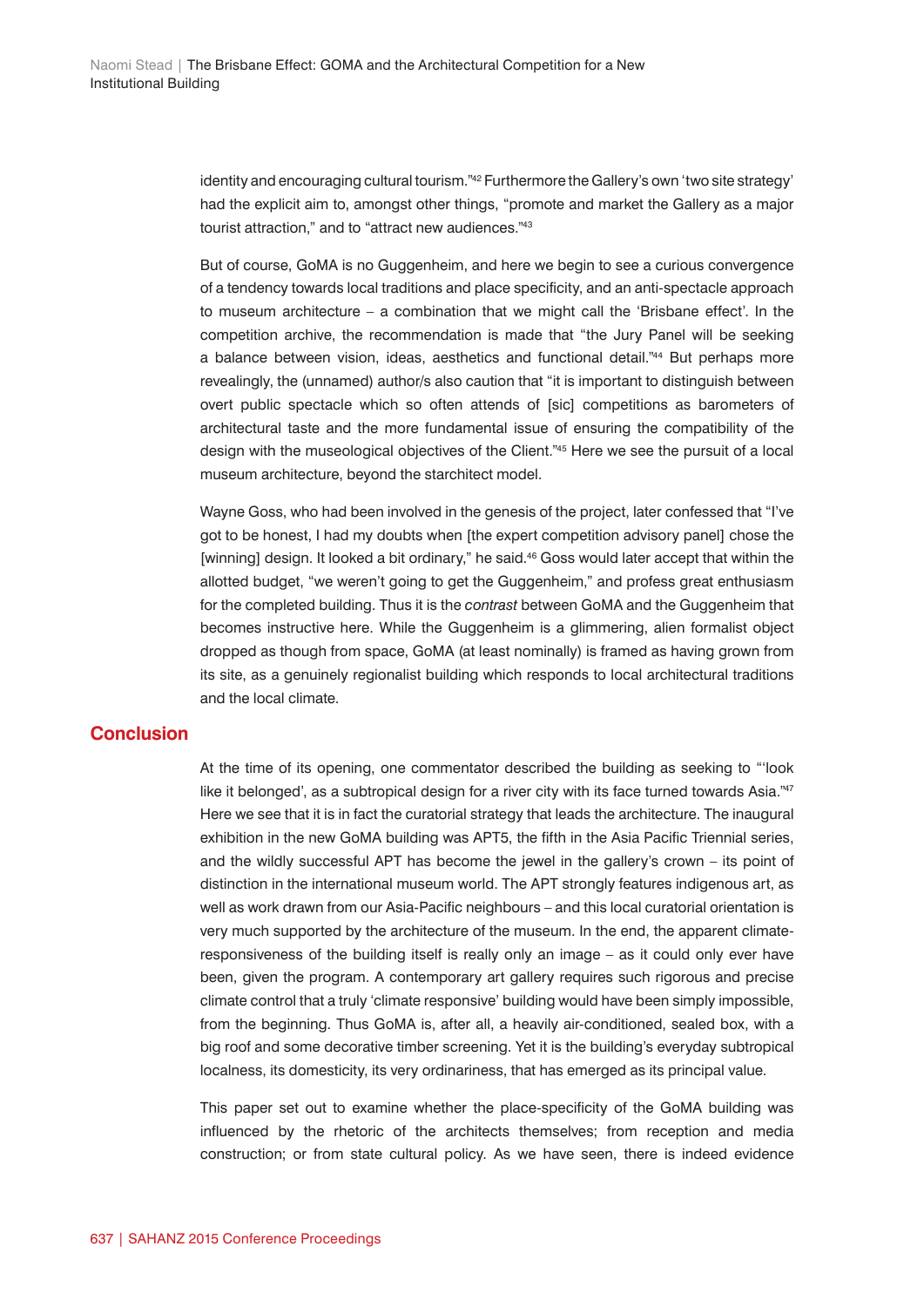

that the architects' own account of the building played into popular media descriptions, and both conformed to a longstanding narrative about Queensland architecture – that its uniqueness and value lies in its response to place and climate, and particularly heat, a pragmatic ethos most powerfully expressed in the Queenslander house. On the question of museum architecture as statecraft, the connection may be less explicit, but is still clear – not just a museum, not just a curatorial strategy, but a building orientated towards its regional neighbours, and its local context.

This paper was updated on 21 July 2016 to clarify several details in the interests of historical accuracy. The author thanks Lindsay and Kerry Clare for their advice on these matters.

- 3 Houghton, "It's Classic Queensland," 30.
- 4 Stuart Glover and Stuart Cunningham, "The New Brisbane," *Artlink* 23, no. 2 (2003): 16-23.
- 5 A memo dated 30 August 2002, from William Fleming (Coordinator of Building and Strategic
- Development at QAG) to Doug Hall, Gallery Director, detailed the attempts that John Macarthur had made (partly on behalf of Andrew Wilson) to mount the Salon de Refuses exhibition – initially of those entries made by then-current staff of the school of architecture at the University of Queensland (UQ). After some shifts in the expected scale and venue of the exhibition (originally to be shown at UQ, it later moved to MetroArts) it had duly gone ahead, and it seems that Hall had requested an explanation from Fleming as to why and how that was. Memo from William Fleming, Coordinator, Building and Strategic Development, to Doug Hall, Gallery Director, dated 30 August 2002, "Salon de Refuses" for Stage I Submissions for the QGMA Architect Exhibition at Metro Arts. Item 612E record 02/00373 QAGOMA Library Archive.
- 6 The Salon des Refuses was proposed by UQ lecturer Andrew Wilson. In the memo, Fleming describes how, when discussing the idea of the exhibition with Macarthur, he had questioned its value, given that "technically speaking at least, there was no 'Salon de Refuses' as such for the Competition, merely a ranking which placed the five shortlisted submissions into Stage 2." Fleming continues, "I also questioned the educational value of the showing, particularly given the lack of any supporting interpretive material." Noting that the exhibition had nevertheless gone ahead, Fleming notes that he did attend the exhibition opening "at the last minute" and "did not see anyone else attached to the Competition, eg jurors." The final line of the memo notes that Naomi Shead [sic] has been commission to write a review of the exhibition for a forthcoming volume of *Architecture Australia.* The memo demonstrates the political sensitivity which surrounded the competition.
- 7 At the exhibition Placemakers: Contemporary Queensland Architects, mounted at GoMA in 2008, the museum building in which the exhibition took place was also featured in the exhibition.
- 8 Rosemary Odgers, "Gallery Design Plays it Smart Project to draw on local talent," *Courier Mail*, April 9, 2002, 3.
- 9 Document 1: Competition Conditions, Architect Selection Competition, Queensland Gallery of Modern Art, 3.
- 10 The jury consisted of Gary May, then Deputy Director-General of the Department of Public Works; Michael Keniger, then the Queensland Government Architect; Doug Hall, Director of the Queensland Art Gallery; Elizabeth Smith, Chief Curator of the Museum of Contemporary Art, Chicago; and Tom Heneghan, Professor of Architecture at the Kogakuin University, Tokyo. The jury was supported by

<sup>1</sup> This paper draws upon an earlier version presented by Naomi Stead at the conference "Images of the Art Museum: Connecting Gaze and Discourse in the History of Museology", hosted by the Kunsthistorisches Institut in Florenz, Max-Planck Institut, Florence, September 26-28, 2013. A different version of that paper is in press at the time of writing, to be published as Naomi Stead, John Macarthur and Deborah van der Plaat, "Building Flagships: Regionalism, Place Branding and Architecture as Image in the Gallery of Modern Art, Brisbane," in *Images of the Art Museum: Connecting Gaze and Discourse in the History of Museology*, ed. Melania Savino and Eva Troelenberg (Berlin: De Gruyter, in press 2015). These publications and presentations are outcomes of the ARC Discovery project "The Cultural Logic of Queensland Architecture: Place, Taste and Economy" DP110101711 (2011-14), led by Professor John Macarthur at the University of Queensland. With thanks and acknowledgement to the ARC.

<sup>2</sup> Des Houghton, "It's Classic Queensland," *Courier Mail*, December 2, 2006, 30.